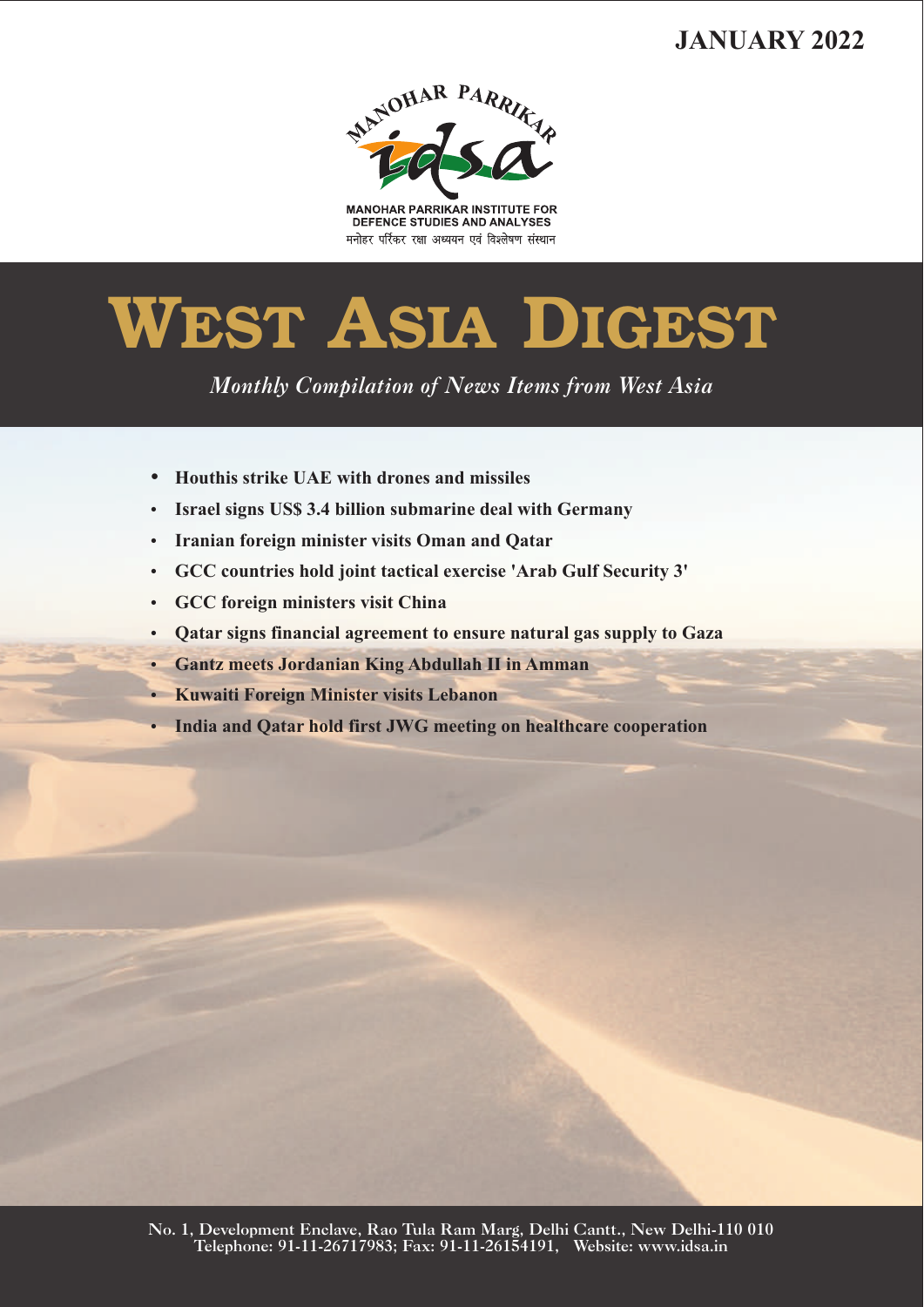# **Houthis strike UAE with drones and missiles**

On January 17, the Houthi rebels of Yemen attacked an oil storage facility of the Abu Dhabi National Oil Company (ADNOC) in Abu Dhabi and another under construction facility near the Abu Dhabi International Airport with drones and missiles. The Houthi attacks on the UAE has come after the group faced huge setbacks in the strategically important Marib and Shabwa regions of Yemen where the UAE backed 'Giants Brigade' militia have defeated the Houthis in the battlefield. While the Houthis have been targeting Saudi Arabia with drones and missiles since the beginning of the war in Yemen, the attack on Abu Dhabi further escalates the situation and has started a new phase in the conflict.

### **Israel signs US\$ 3.4 billion submarine deal with Germany**

Israel has signed a US\$ 3.4 billion deal with Germany to buy the Dakar class dieselelectric submarines. The submarines will be produced by Thyssen Krupp and delivered to Israel in nine years. Procurement of these submarines will significantly improve the capabilities of the Israeli Navy and will provide it technological superiority in the region. Israeli Defence Minister Benny Gantz has stated that the procurement "will upgrade the capabilities of the Israeli Navy, and will contribute to Israel's security superiority in the region."

# **Iranian foreign minister visits Oman and Qatar**

In an attempt to reach out to the Gulf Arab neighbours, Iranian Foreign Minister Hossein Amir Abdollahian visited Oman and Qatar. In Muscat, he met with his Omani counterpart Sayyid Badr Albusaidi and discussed ways to boost Iran-Oman bilateral relations and the ongoing nuclear talks in Vienna. Later, on January 18, a trade delegation from Iran visited the Omani industrial city, Al Rusayl, to examine further business prospects in Oman. An agreement was signed between Iran, Oman, Turkmenistan and Uzbekistan aimed at reviving the transit line passing through them. In Doha, Abdollahian discussed bilateral, regional and international issues with Qatar's Sheikh Tamim. They also deliberated on the ongoing Iranian nuclear issue.

# **GCC countries hold joint tactical exercise 'Arab Gulf Security 3'**

A joint tactical exercise 'Arab Gulf Security 3' was held in the Eastern Region of Saudi Arabia. Security forces from all the Gulf Cooperation Council (GCC) countries participated in the exercise. The aim of the exercise was to further 'strengthen the bonds of cooperation between the GCC countries in the security field and boost the level of coordination and readiness of the security forces to address all the threats and dangers facing the Arab Gulf region.' As all these countries face common security challenges, the exercise this year included the border guards and coast guards as well. The exercise included the activities and events keeping in view all the possible security threats that any of the GCC States may be exposed to.

# **GCC foreign ministers visit China**

The Foreign Ministers of Saudi Arabia, Kuwait, Oman and Bahrain along with the Secretary-General of the GCC, Nayef bin Falah Al Hajrah, visited China and met with Foreign Minister Wang Yi. The meeting focused on enhancing the ties in the multidimensional areas between the Gulf Countries and China. Both sides agreed to accelerate the process of formulating and signing an action plan for a strategic dialogue in the next three years, and also to